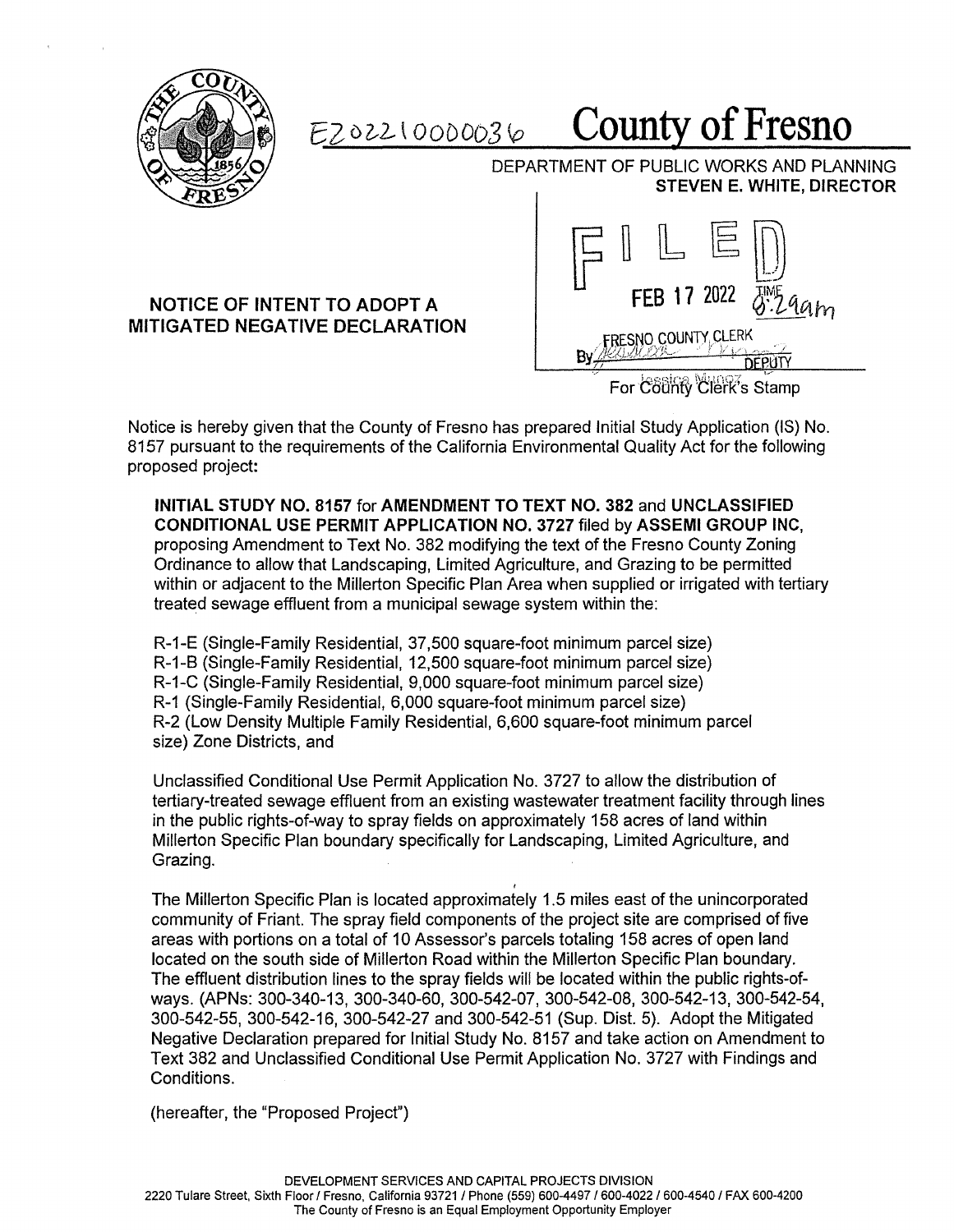## E7,02210000036

The County of Fresno has determined that it is appropriate to adopt a Mitigated Negative Declaration for the Proposed Project. The purpose of this Notice is to (1) provide notice of the availability of IS No. 8157 and the draft Mitigated Negative Declaration and request written comments thereon; and (2) provide notice of the public hearing regarding the Proposed Project.

## **Public Comment Period**

 $\sim$   $\sim$ 

The County of Fresno will receive written comments on the Proposed Project and Mitigated Negative Declaration from February 18, 2022, through March 21, 2022.

Email written comments to eahmad@fresnocountyca.gov, or mail comments to:

Fresno County Department of Public Works and Planning Development Services and Capital Projects Division Attn: Ejaz Ahmad 2220 Tulare Street, Suite A Fresno, CA 93721

IS No. 8157 and the draft Mitigated Negative Declaration may be viewed at the above address Monday through Thursday, 9:00 a.m. to 5:00 p.m., and Friday, 8:30 a.m. to 12:30 p.m. (except holidays). An electronic copy of the draft Mitigated Negative Declaration for the Proposed Project may be obtained from Ejaz Ahmad at the addresses above.

**PROGRAM ACCESSIBILITY AND ACCOMMODATIONS:** The Americans with Disabilities Act (ADA) Title II covers the programs, services, activities, and facilities owned or operated by state and local governments like the County of Fresno ("County"). Further, the County promotes equality of opportunity and full participation by all persons, including persons with disabilities. Towards this end, the County works to ensure that it provides meaningful access to people with disabilities to every program, service, benefit, and activity, when viewed in its entirety. Similarly, the County also works to ensure that its operated or owned facilities that are open to the public provide meaningful access to people with disabilities.

To help ensure this meaningful access, the County will reasonably modify policies/ procedures and provide auxiliary aids/services to persons with disabilities. If, as an attendee or participant at the meeting, you need additional accommodations such as an American Sign Language (ASL) interpreter, an assistive listening device, large print material, electronic materials, Braille materials, or taped materials, please contact the Current Planning staff as soon as possible during office hours at (559) 600-4230 or at jpotthast@fresnocountyca.gov. Reasonable requests made at least 48 hours in advance of the meeting will help to ensure accessibility to this meeting. Later requests will be accommodated to the extent reasonably feasible.

## **Public Hearing**

The Planning Commission will hold a public hearing to consider approving the Proposed Project and the Mitigated Negative Declaration on March 24, 2022, at 8:45 a.m., or as soon thereafter as possible, in Room 301, Hall of Records, 2281 Tulare Street, Fresno, California 93721. Interested persons are invited to appear at the hearing and comment on the Proposed Project and draft Mitigated Negative Declaration.

For questions, please call Ejaz Ahmad at (559) 600-4204

Published: February 18, 2022